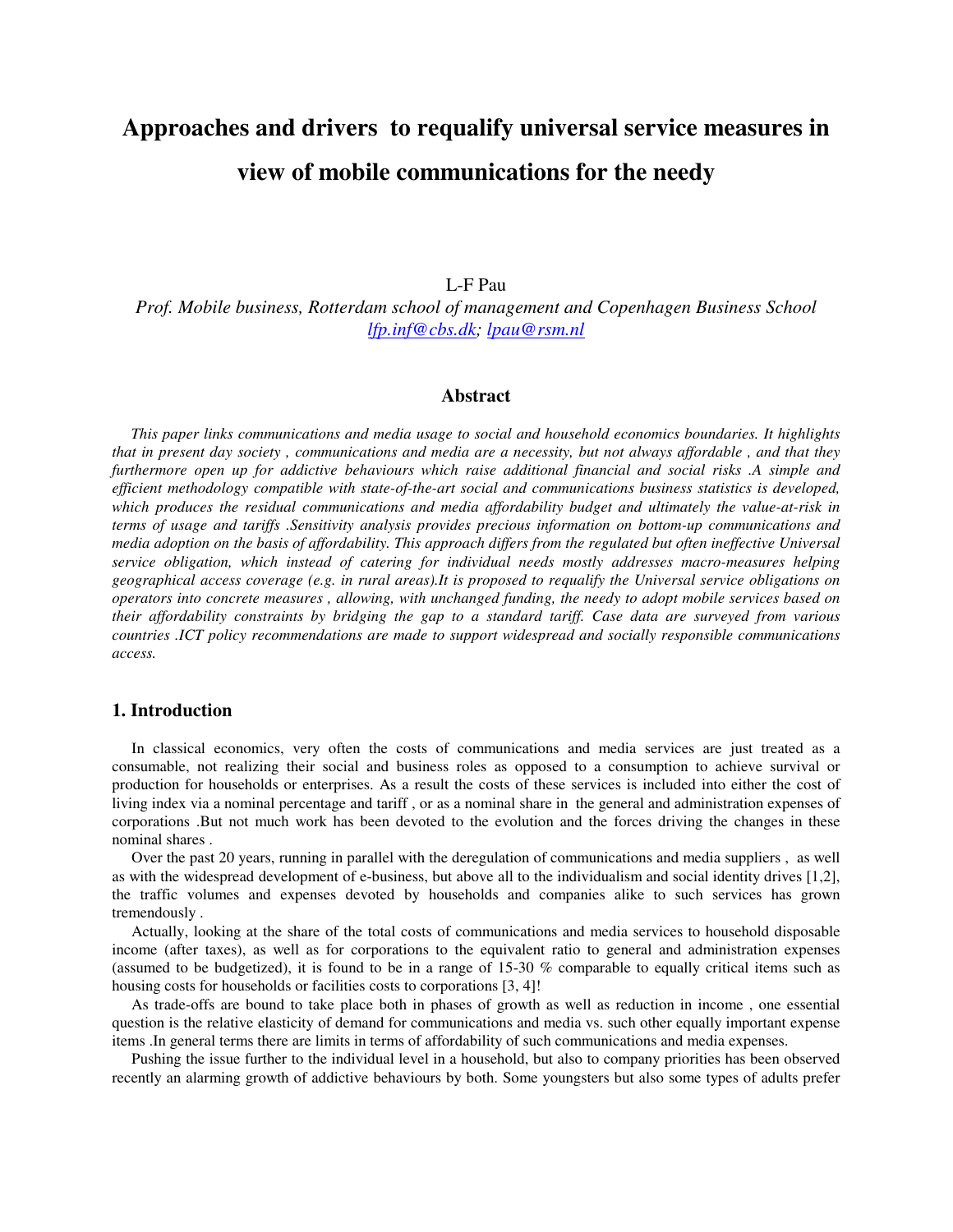to spend more on especially mobile and Internet content services than on say food , sports or other forms for health care .Likewise, some small entrepreneurs but also some types of corporate functions (e.g. in sales or support) , have shifted to more expensive wireless communications due to their ubiquity ,and end up beefing up overhead expenses linked to their communications preferences ,at the expense of the value-added generated not to talk about short term direct personnel costs to the corporation.

This leads to a set of research questions of importance to different stakeholders.

-What are the typical risk implications from addictive communications and media consumption behaviours? This affects in the extreme situations consumer credit and/or insolvency for individuals, but also cash flow and returns on sales for corporations.

-Which best practices should and can communications and media service suppliers adopt to pre-empt such addictive behaviours? In terms of ICT platforms, such as OSS and billing platforms, what are the consequences?

-What are the pre-emptive educational, policy and counselling measures by public authorities and suppliers alike? The paper starts by analyzing affordability for communications and media services, especially for households. It then proposes residual income as an analytical tool, to which risk methodologies such as value at risk can be applied. Simple and efficient methodologies, leading to an analysis tool, have been developed and tit is shown how sensitivity analysis yields precious information for communications and media adoption on the basis of affordability. The research questions are then dealt with.

 For lack of space only a few summary results are given for specific geographical areas .For obvious reasons, credit is given to much more established work on housing affordability. Compliant with traditions in microeconomic data collection and in line with UN Statistics, the unit of population is the household, the size of which is dependent on demographic, social, and other aspects. The assumption made on that basis is that the members of one household share the communications and media accesses; if not, simple correction factors can be applied.

# **2. Affordability of communications and media**

 What is affordability of communications and media services? Most fundamentally, it is an expression of the social and material experiences of people, constituted as households or enterprises, in relation to their individual situations .Affordability expresses the challenge each household or enterprise faces in balancing the cost of its actual or potential communications and media cost, on one hand, and the other imposed expenditures, on the other, within the constraints of their income.

 However, public policy and the interpretation of individual experiences are mediated through analytical indicators and normative standards of communications and media usage that transcend individual experiences .Such indicators and standards make it possible to arrive at conclusions, potentially contentious to be sure, about the overall extent of affordability and needs, as well as their distribution socially and geographically.

 Whereas housing affordability is governed by rule of thumb indicators to determine eligibility and payment levels (typically 30 % in Europe and USA representing housing costs to net income), communications and media affordability indicators do not exist to help suppliers categorize subscribers (pre-or post paid) .

 Paralleling substantive issues relating to housing affordability, it is proposed to identify the following tensions related to communications and media affordability:

- a. conceptual rigor vs. practical policy implications : communications policies such a universal service provisioning are inevitably shaped by factors other than the conceptual clarity of the affordability standard ,such as potentially perverse incentives, social and health risks , fiscal constraints (to wireless or Internet coverage) ,etc.. In [5, 6, 7, 8] e.g. have given considerable attention to affordability measures, yet ultimately have been unable to extricate themselves from this tangle.
- b. communications and media affordability vs. "affordable service consumption": Many suppliers by content quality, transmission / distribution technologies and by quality-of-service measures often try to differentiate abundant and high quality services, and to tailor bundles into affordable bundles for user categories. But affordability is not a characteristic of communications and media services, it is a relationship between these services and people (private or business people) .For some people, all communications and media is affordable, no matter how expensive; for others, no communications, or media are affordable unless they are free." Affordable" communications and media services can have a meaning (and utility) only if three essential questions are answered: (1) affordable to whom? (2) on what standard of affordability? (3) for how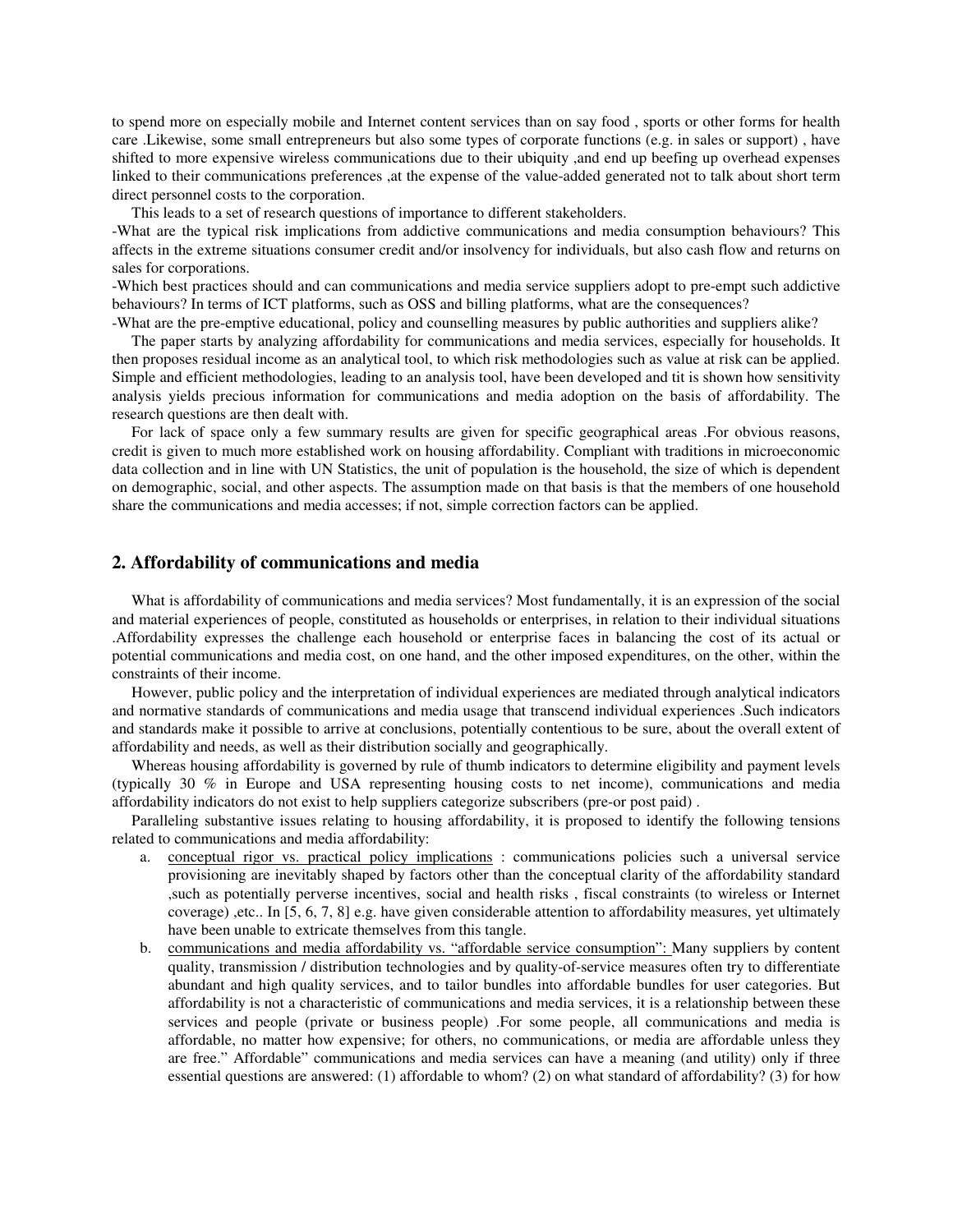long? No academic research discusses "affordable communications and media services", and anyway precise and consistent definitions would be hard to craft. A more relevant ,but not discussed , notion would be "below-industry standards" communications and media services , such as GSM voice-only services , ISDN or under 128 kb IP connections , analogue television ,etc …These would be identifiable services and service attributes usually offered at low rates, without making any unjustifiable claim of affordability .

- c. communications and media affordability vs. quality standards in communications and media: deprivation or denial of communication and media services can take a variety of forms of which affordability is only one. Users may use communications and media paid by others for private purposes , may have insecure / shared / non permanent connections , may have low or overcrowded coverage , cannot handle the user interfaces, or to move far to access communications and media .While each of these and other forms of deprivation is logically distinct from lack of affordability ,most households and companies that experience one or more of these forms of deprivation in reality do so because they cannot afford satisfactory access to communications and media .Then, how should account for those households and companies that seem *not* to have an affordability problem (as measured by some standard) ,yet *do* experience one or another form of service deprivation ? While communications and media deprivation is complex and can take various forms, standards for most forms of deprivation (except connectivity and coverage) are *not* well established .Furthermore; could it not be argued that those households might not have an affordability problem if they were over-provisioned? The difficulty of course arises again from the question of what is a broadly acceptable operational definition of a reasonable service and capability provisioning. Another question of greater subtlety is, whether households or companies are considered over-provisioned if they have bandwidth for anticipated services such as Mobile TV, TVOIP, etc? Thus, the number of households that appear to have an affordability problem ,but would not have it if they were over-provisioned , is likely to be considerably lower based on some flexible standard rather than a simplistic bandwidth/ person or content-Mbytes/person definitions of what it means to be over-provisioned .In sum, communications and media affordability is not really separable from the corresponding standards ; because of this , such affordability studies should ideally be iterative : applying economic affordability standards in the first instance , while exploring ways of enhancing of enhancing the precision of the analysis of the analysis later to account for under-or over-provisioning .In [9] have been developed and applied such quality based measures , which classify a household as having an affordability problem not on the basis of actual service costs in relation to income, but on what it would cost to obtain services of a basic provisioning quality standard within a given market
- d. a normative standard of affordability vs. empirical analysis of communications and media costs in relation to incomes: studies of consumer expenditures have been carried out for a long time yielding information on how households have spent their items, but they have not dealt with communications and media expenditures. In [5] has explicitly been distinguished between an *indicator* which measures empirically the relationship between say communications and media costs and incomes, and a *standard*, which specifies normatively the appropriate values that an indicator should take or not exceed. In reality what most households pay for communications and media is not what they realistically can "afford": many addicted individuals pay much more, some pay less, whether measured in money or as a percentage of income.

As a result, measures of affordability of communications and media can be defined:

-in relative terms, say e.g. vs. cost of living [10];

-in subjective terms, whatever individual households are willing to or choose to spend, while realizing that the degree of financial flexibility increases with income [11];

-vs. family or individual's budget: monetary standards based on an aggregate expenditure patterns [12, 13, 14]; -as a ratio, say of maximum acceptable communications and media costs / income;

-as a residual , as normative standards of a minimum income required to meet other household needs (such as food, health, education and housing) at a basic level after paying for communications and media [23,30].

Largely because of the diversity in service definitions, in bundles, in access technologies ,and in quality of service , most approaches except the last are flawed in a way or another .The residual income approach fits well the information society concepts because it arises from the recognition that because of communications and media's distinctive information attributes in comparison with necessities, its cost makes one of the largest and least flexible claims (together with housing, and health in some regions of the world) on after-tax income for most households .In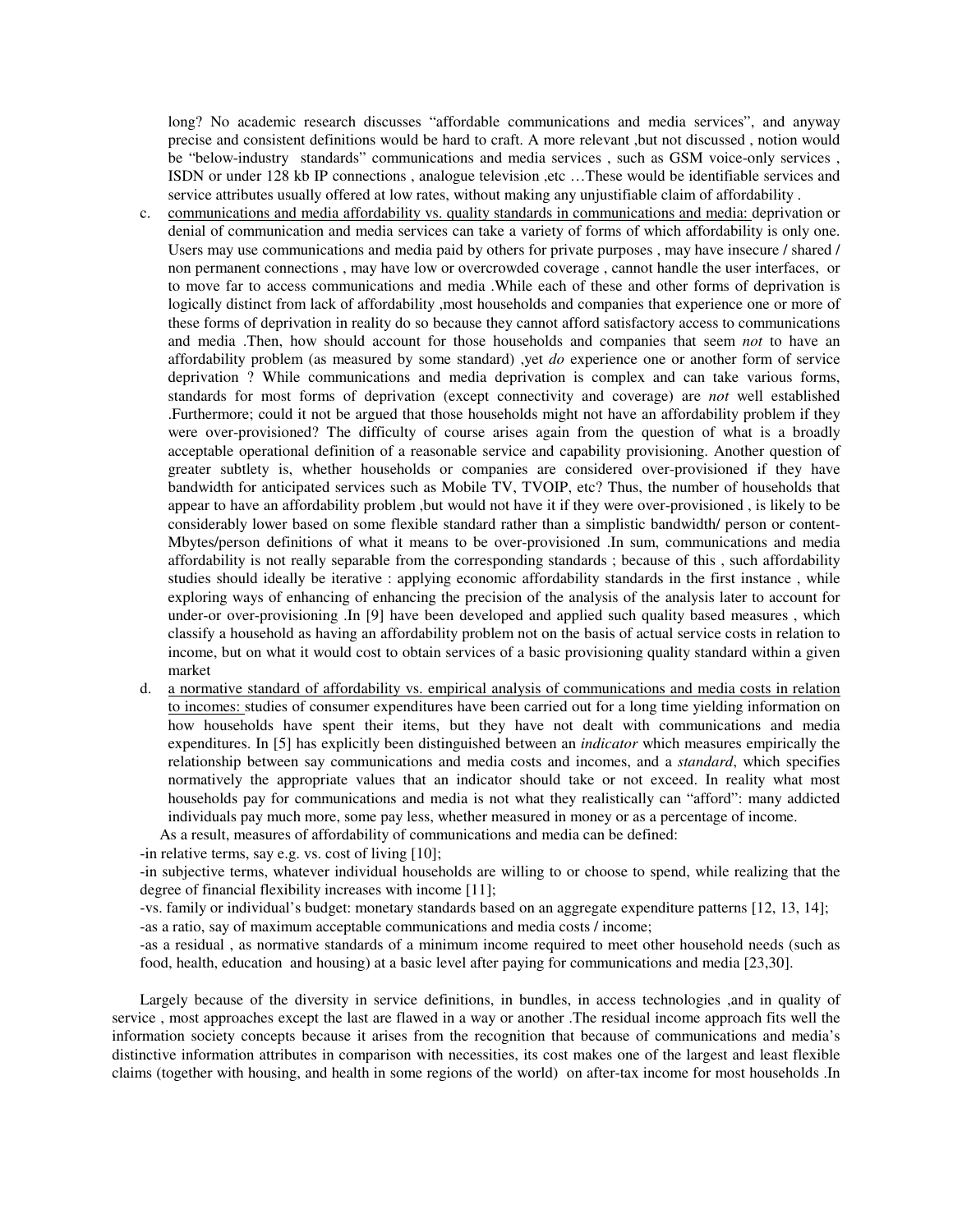other words, non communications (and housing /health) expenditures are limited by how much is left after paying for communications , media, housing and possibly health ( in the absence of extensive health insurance schemes).This means that a household has a communications and media affordability problem if it cannot meet its non communications needs at some basic level of adequacy after paying for communications, media and housing .Generalizing from household economies of scale effects , tells us that since the non communications expenses of small households are on average less than those of large households, the former can reasonably devote a higher percentage of income to communications and media than larger households with the same income .In this way, the residual income standard emerges as a sliding scale of communications and media affordability with the maximum affordable amount and fraction of income varying with household size, type, location (due to cost of living) and income .

 In the USA, the lower standard budgets (for two adults and two children) analyzed by the Economic Policy Institute (EPI) [12], and the Wider Opportunities for Women group [15] for 2003 in Boston were 25690 USD - 30132 USD/Year depending on the study group, compared to a US Poverty threshold of 18660 USD ( [15,16] .But the communications and media share is amalgamated inside "Other goods and services" with amounts of 4200- 5594 USD /Year, or to 13-18 % .In Denmark for 2003 , the equivalent lower standard budget was 150 600 DKK [17] and the "Other goods and services " share was 15 % .In France , for 2005 according to NGO Secours catholique [18] the national poverty threshold was 817 Euros/Month and the NGO had interventions of which at least 84 % were under that threshold ,and communications and media represented 22 Euros / month in average (lower for fixed access, and higher for wireless access) .

## **3. Addiction to communications and media**

Addiction is the psychological and social behavior in which individuals loose any restraint to consumption of a good or service .The addiction process is usually gradual with strong up's and down's ,and , as far as communications and media are concerned can end up being only limited by natural necessities such as sleep .It affects individuals in all classes of society and almost all age groups , with young people , singles and individual adults isolated alone day-time being especially affected .While in the past speech and viewing the village center were "free", communications and media addiction hits earlier due to affordability limitations as discussed in the previous Section . . Such addictive behaviors, e.g. with mobile phones, lead to a change in the social sphere of the individuals [19]. To meet their payment obligations, while satisfying their addictive dispositions, the exposed individuals very often cut on necessities and, when possible, use consumer lending. From the risk theory point of view, building on the assertions of Kahneman and Tversky, in a situation of known customer addiction, where the credit institution and/or communications operator will recognize they are exposed to a loss, they will adopt a randomizing policy based on value at risk.

One consequence is high endebtness due to life style addiction to communications and media. According to Intrium Justitia Switzerland (with its 2,5 Million/year credit reports data base) (Intrium Justitia [20]) , the typical Swiss indebted individual lives in a town ,alone, is aged 25-34 years ,has little institutional training or is an individual entrepreneur .The debt risk indicator for the 25-34 years age group is 61 % higher than the national average , while the over 65 year old seniors have indicators 49 % lower ,and the rural inhabitants stay close to the average . An essential finding is that current penetration rate of mobile service subscriptions (post-or pre-paid) in the same age group is close to 92 % ,and that the post paid rate is only 16 %, which is indicative of a high share of running pre-paid subscriptions having the same high credit risk exposure profile as other budget items . Internet and Blackberry addiction are reported daily by [21] .Mobile phone addiction is common in many markets including Asia [22].

In the United Kingdom, according to survey company YouGov in April 2007 , 1.7 Million individuals have difficulties paying back their debt, 1 Million are close to or in personal insolvency ,and Intrium Justitia [20] has established an average credit loss rate of 1,8 % ,and three times more on recoverable debts to communications suppliers .In Sweden, one third of the consumers in the age group 15-25 years gets costly payment reminders, often from communications and media suppliers . The 25 country wide European payment index of Intrium Justitia is published annually on www.europayment.com.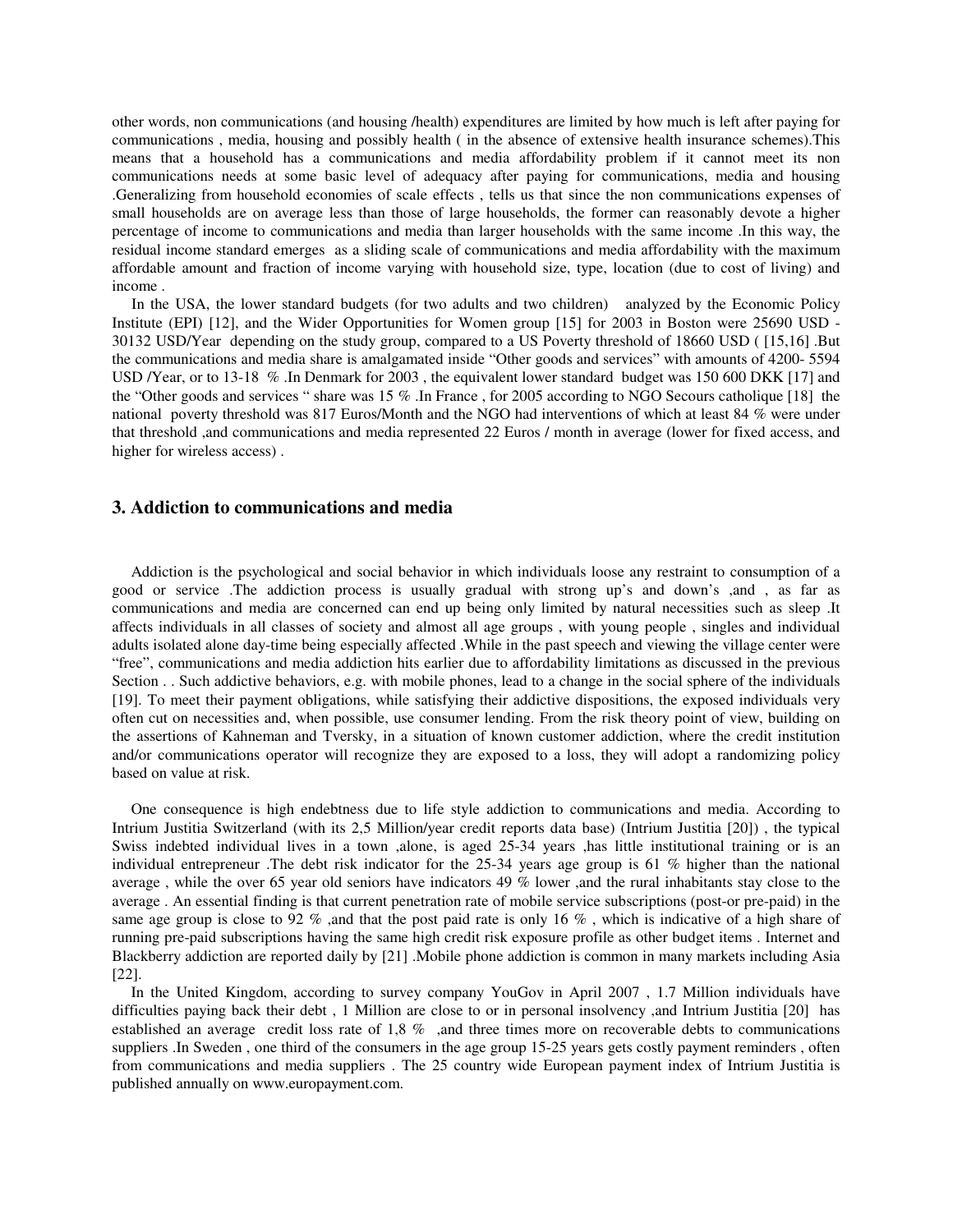## **4. Methodology**

 In view of the importance of the related affordability and communications and media addiction issues, it is first recommended to collect by household, size, region, income level, using the residual communications and media affordability definition given in the previous Section. The basic household needs (such as food, health, education and housing) at a basic level are to be decided from national policy data .Let "A" by the communications and media affordability by household per year .

#### **4.1 Residual communications and media affordability NA**

 It is thereafter proposed to track the residual communications and media affordability standard, in order to normalize it with the communications and media penetration rate, taking the maximum of the densities of communications access subscriptions and of the key digital media appliances (PC, CD readers). In many parts of the world, this penetration rate will end up being equal to the mobile penetration rate .Please note that this ratio is completely different to the ARPU notion determined by operators irrespectably from affordability considerations and income classes. Let "d" be the communications and media penetration rate per average household. Then the normalized communications and media affordability per subscription or appliance is  $NA = A^*d$  per year per household per subscription or appliance. It should be pointed out that this affordability measure, as other similar ones, assumes exclusive spending on communications and media from subscribing households once necessities are covered. Social research has shown that it is impossible to get better estimates in the event several non-necessities co-exist permanently or temporarily. If different locations need to be compared, NA needs to be normalized by a cost of living index.

*Numerical case on averages*:

US poverty level /household (2003): 18860 USD (Economic Policy Inst. [12])

Standard necessities others than communications and media (assuming for these a ratio comparable to elsewhere of 82 %) (2003): 15500 USD [16]

Average wireless penetration per household (2003):0,37 (FCC Data)

Average PC penetration per household (2003): = 0,2 (NSTIA Data)

Average communications or appliance density per household D=Max  $(0.37; 0.2) = 0.37$ 

Average normalized communications and media affordability and value at risk from a household /year and per subscription or appliance:  $NA = (18860-15500)^* 0.37 = 1243.20$  USD for subscribing households with this exclusive spending in USA (2003)

#### **4.2. Payments to communications and media suppliers NR**

 After the normalized communications and media affordability NA has been determined as above, the key question is to compare it to the actual total payments NR by the household to p communications and media suppliers (excluding access terminal costs considered as an appliance investment) .If the household accrues several usage subscriptions (post paid or prepaid) to communications and media, each accruing ARPU (i) average revenue per user per month:

 $NR = Sum (ARPU (i) *12, i=1... p) + MediaProducts$ 

where MediaProducts is the annual sum of spot purchases of media not distributed over networks. It should be highlighted that as NR includes ARPU (i) and not communications traffic demands exceeding average (as may be the case with communications addiction).

*Numerical case on averages*: US wireless ARPU per month (2003): ARPU (1) =34 USD (from CTIA data)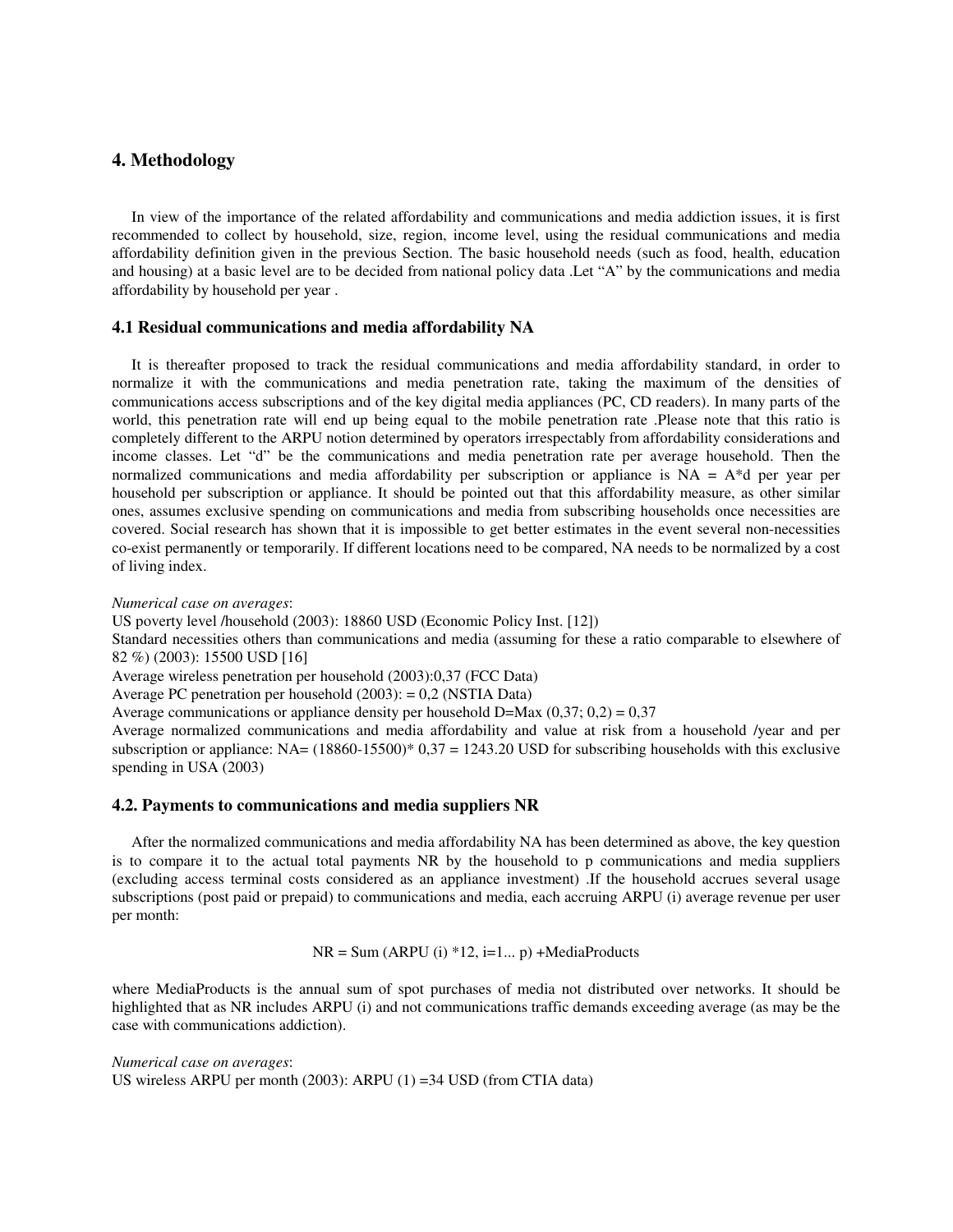US fixed line ARPU per month (2003): ARPU (2) = 12 USD (from FCC data) US CATV ARPU per month  $(2003)$ : ARPU  $(3) = 21$  USD (from Cable Labs data)  $MediaProducts (2003) = 105 USD$ NR = 905 USD (2003) assuming all three communications media.

#### **4.3.Addiction vs. affordability: value at risk VaRCom**

The value at risk VaRCom for communications and media suppliers is:

VaRCom = NA-NR

which expresses the spending on communications and media not covered by the household's residual communications and media budget .If several alternative communications media choice exist for the household ,like in the above US example with both wireless, fixed line and CATV, one has to choose the dominant combination for said income group.

*Example : USA (2003)* : VaRCom = 1243-905 = 338 USD/year which shows that in the USA in 2003, in average, the household's residual communications and media budget did cover the average spending at official poverty level, even when household has all three communications media, but assuming exclusive use on communications and media of non-necessities. But it is obvious that the margin is extremely thin especially in presence of other ancillary spending items.

*Example Sweden (2006)* : Assuming only wireless and Internet access technologies (and excluding CATV or SatTV), VaRCom = 13890 – 15600 SEK= (-1710) SEK (Konsumentverket [24]) which shows that in Sweden in 2006 , in average , the low income household's residual communications and media budget did not cover the average spending . This means that in average, such households had to reduce spending on other mandatory budget items (buying badly nutritious food, saving on health, relocation to cheaper public housing), or to use consumer credit, in order to maintain the communications and media spending.

 VaRCom is a random variable, and full traditional value-at-risk analysis can be carried out if the underlying data are available. The statistical analysis of that Value of risk across a household group will very precisely characterize the risk inherent to communications and media addiction in view of affordability, and can be categorized by household size, income level, and location, at official poverty spending levels. When data are available it is further possible to compare the VaRCom value-at-risk profile, with the consumer credit and/or communications bills default curves [25].

 The framework above and analysis method has been integrated into a single environment (including SPSS tools ™)) in collaboration with one risk analysis company and with a public regulated operator .Data have also been supplied by social administrations in one European and one Asian country.

#### **5. Affordability as a communications adoption accelerator**

In many vertical or geographical markets, it is obvious that affordability is an adoption factor for communications and media usage. But its role has been neglected in academic research in favor of technology diffusion or service attractiveness aspects. It is worth remembering that in many markets, however, adoption is driven mostly by affordability in that service diversity play only a lesser role than basic access to communications and media (for work, trading, job hunting, family relations, etc).

Let VaRCom (p, PopulationGroup) be the value at risk probability distribution within a given population with one income profile in a given market with homogeneous income, communications and media costs, and cost-of living characteristics. Let N (PopulationGroup) be the estimated size of that population, for which NR and NA are the respective residual income and affordability characteristics as explained above.

Under normal nominal conditions, the communications and media suppliers loose the average revenue NR from all households for which VaRCom (p, PopulationGroup) is negative, in that such households cannot under sustainable conditions afford to pay; the total lost revenue from that population group is thus:

LostRevenue(PopulationGroup)=NR\*N(PopulationGroup)\* ∫VaRCom(p,PopulationGroup)dp │(VaRCom < 0)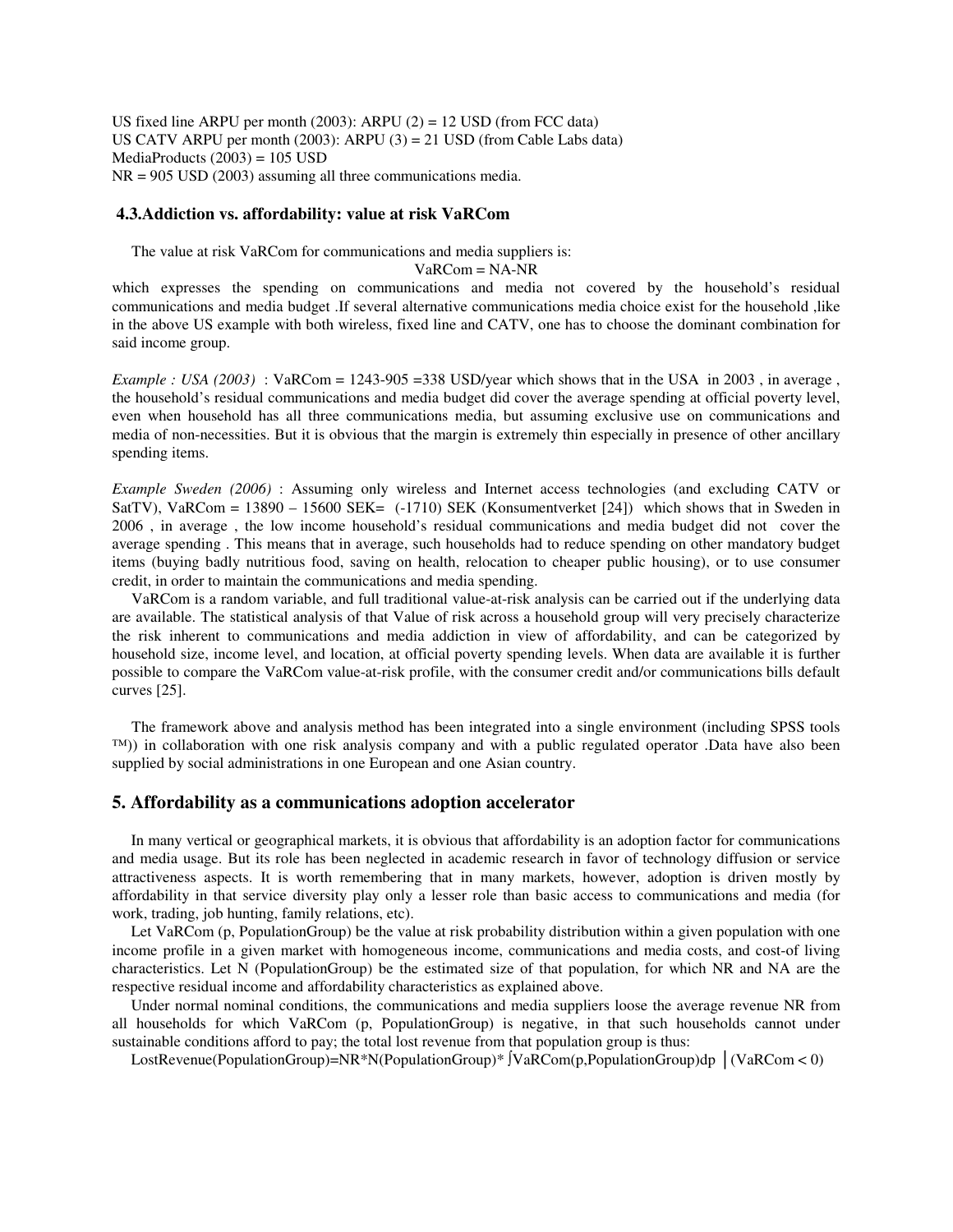where NR obviously depends on tariffs applying to the PopulationGroup. The above formula allows, for given social and income characteristics, to determine not so much the lost revenue, but mostly its sensitivity to a rate change. If a tariff is reduced, NR will go down slightly but the non-linearity in the value-at-risk curve determined by the above methodology will often accelerate the reduction in lost potential revenue with a rapidly growing reduction in the negative VaRCom intervals.

 Likewise, one can very readily extend the consequences of a living standard increase, in that the increase in the communications and media affordability NA translates into a shift in the value at risk curve with an immediate revaluation of the LostRevenue.

 Finally, communications and media addiction situations, although mostly individual, can be treated as extreme cases in the analysis above which thus serves as a unifying framework.

 This calculation method has been applied to rural communities in China and India in view of policy analysis for sustainable communications and media adoption [26, 27].

#### **6. ICT and policy implications**

 From the above analysis, as well as from the implementations of the analysis methodology on a number of cases for which data or good estimates were made available, the following policy recommendations can be made:

1. As communications and media demand and fashion patterns are highly volatile, the residual communications and media affordability should be tracked over time and evaluated against the household size; tracking ARPU is not enough!

2. Eligibility and payment standards for communications and media subsidies: in an information based society, one wonders why, when necessary, housing subsidies (like US rent subsidy and equivalents) [28] are not extended to some basic communications demand to help beneficiaries in their social and workforce insertion; the residual communications and media affordability determination could help here as well.

3. The flexibility offered by individual communications tariffs [26] over fixed bundles would allow some households to represent a lesser risk level to suppliers and to themselves, provided they can specify a usage ceiling meeting real needs rather than service addiction

4. There is an opportunity to shape some simple regulations taking into account the fact that many younger people especially have no idea of the real costs of what they buy over time .It would be simple to implement a messaging service by the operators back to the users when the consumption pattern over time is likely to exceed the residual communications and media affordability, based on a declared income. This could be a partial measure inside the planned EU regulations for financial education to consumers, such as www.dolceta.eu and the "Agenda Europe"

5. Finally, the analysis also proves very useful in determining the adoption potential for wireless and broadband services in lesser developed countries, or amongst less affluent parts of the population in such countries. A systematic estimation of a given VarRCom fractile across populations for which the income and income structures are known , allow to determine realistic entry tariffs in the determination of NR as done e.g. in India [27]

Research in this field is obviously subject to access to micro-level data like such as [3, 29]. It has been especially encouraging to see how well wireless adoption trends and timing (incremental adoption in saturated markets amongst poor households, and new adoption in emerging countries) could be explained by the analysis environment applied to relevant data. Later reports are going to focus on the impact on wireless and Internet adoption timing.

# **10. References**

[1] Jenkins, R., 2004, *Social identity*, Cambridge, UK: Routeledge

[2] Elliott, A., and Lemert, C., 2005, *The new individualism*, Cambridge, UK: Routeledge

[3] Vatne, B.H., 2006 , *Hvor store ökonomiske marginer har husholdningerne ? En analyse på mikrodata 1987-2004*, Penger og Kreditt 3/2006 , Oslo : Norges Bank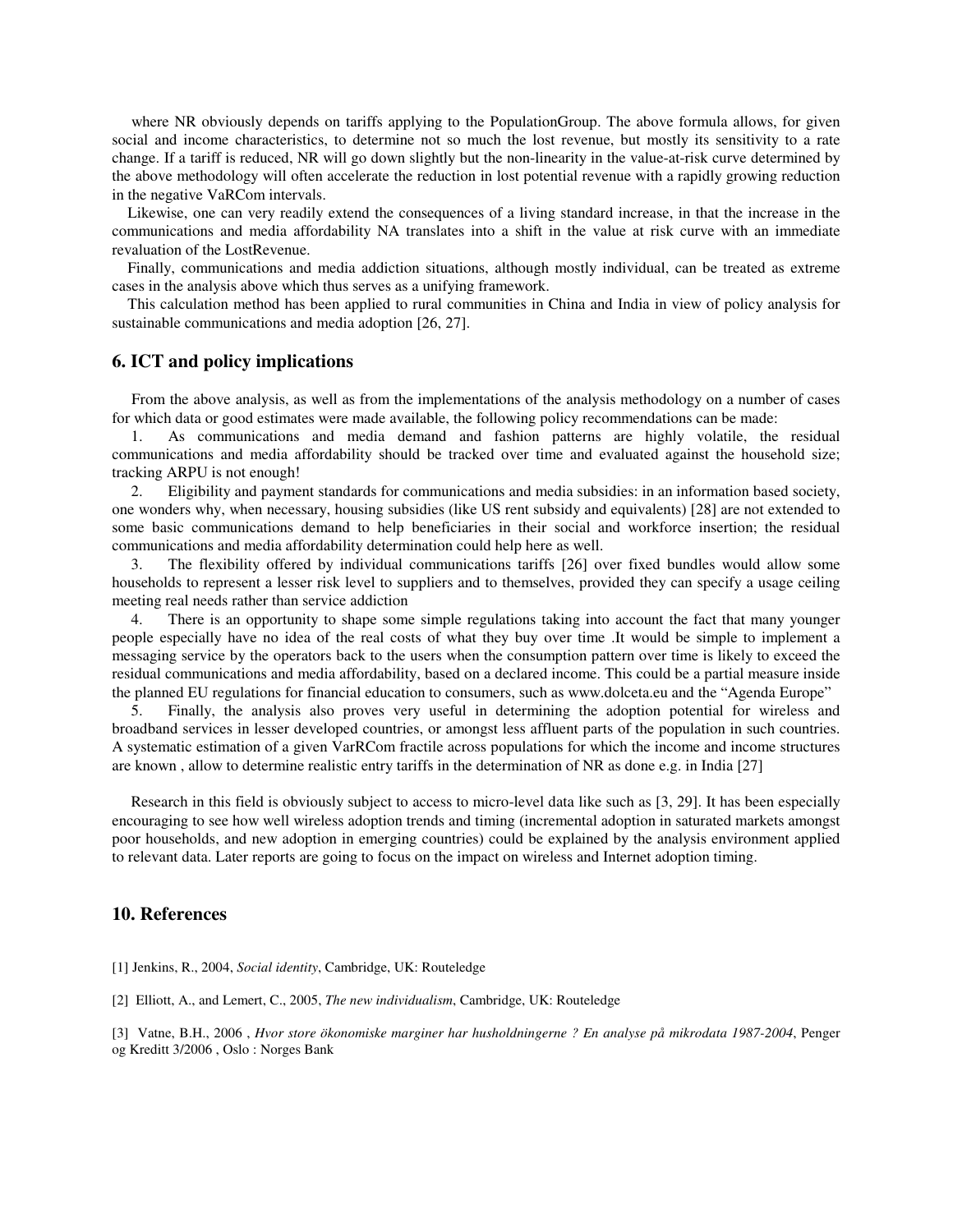[4] *Observatoire national de la pauvreté et de l'exclusion sociale*, 2006, Paris : Documentation française www.ladocumentationsociale.fr

[5] Feins, J. and Lane, T.S., 1981, *How much for housing*?, Cambridge, MA: ABT Assoc.

[6] Yip, N.M., 1995, *Housing affordability in England*, DPhil thesis, Univ. of York, Dept. of social policy and social work

[7] Hulchanski, J.D., 1995, *The concept of housing affordability*, Housing studies, 10, 4, 471-491

[8] Wilcox, S., 1999, *The vexed question of affordability*, Edinburgh: Scottish Homes

[9] Lerman, D.L., and Reeder, W.J., 1987, *The affordability of adequate housing*, American Real estate and urban economics association J., 15, 4, 389-404

[10] Linneman, P.D. and Megbolugbe, I.F., 1992, *Housing affordability: myth or reality*, Urban studies, 28, ¾, 369-392

[11] Kempson, E., 1993, *Household budgets and housing costs*, London: Policy studies Institute

[12] Economic Policy Institute, 2005, *EPI Issue guide: poverty and family budgets: Guide to creating a basic family budget*, Washington DC: EPI , www.epinet.org/content.cfm/issueguides\_poverty\_instructions

 [13] Bernstein; Brocht, C.and Spade-Aguilar, 2000, *How much is enough? Basic family budgets for working families*, Washington DC: Economics Policy Institute

[14] Expert committee on family budget revisions, 1980, *New American family budget standards*, Washington, D.C.: US Government printing office

[15] Pearce, D, and Brooks, J., 2003, *The self sufficiency standards for Massachusetts*, Prepared for the Women's educational and industrial union, Washington DC : WEIU www.weiu.org/pdf\_files/MA\_full\_report\_final.pdf

[16] Allegretto, S., 2005, *Basic family budgets*, Economic Policy Institute briefing paper no 165, Washington DC: EPI , www.epinet.org/briefingpapers/165/bp165.pdf

[17] CASA ( Center for alternative samfundsanalyse) , 2003, *Sociale ydelser set i et fattigdomsperspektiv* , Rådets småskriftserie 1/2003,Appendix 3, Copenhagen : Rådet for socialt udsatte

[18] Secours catholique, 2007, *Rapport statistique 2007 sur la géographie de la pauvreté*, Paris : Secours catholique www.secours-catholique.org

[19] Ling, R.R. and Perdersen, P.E. (Eds), 2005, *Mobile Communications: Re-Negotiation of the Social Sphere* (Computer Supported Cooperative Work), London: Springer Verlag

[20] Intrium Justitia, 2007, Fair Pay, no 2/07, Stockholm: Intrium Justitia

[21] Teleclik, 2006, *Daily bulletin on Internet and Blackberry addiction,* Menlo Park: Stanford University, www.teleclick.ca/2006/10/stanford-university-study-explores-internet-addiction-statistics

[22] BuddeCom, 2005, *Mobile phone addiction in Korea*, www.budde.com.au/Reports/Contents/South-Korea-Mobile-Communications-Market-Overview-2632.html

[23] Hancock, K.E., 1993: *Can't pay? Won't pay, The economic principles of affordability*, Urban studies, 30, 1, 127-145

[24] Konsumentverket , 2005, *Consumer statistics*, Stockholm www.kkv.se/upload/Filer/Trycksaker/Rapporter/rap\_2005-1.pdf

[25] Johansson, P. & Persson, A., 2006, *Swedish households' indebtness and ability to pay: a household study*, Penning och valutapolitik 3/2006, Stockholm: Sveriges Riksbank

[26] *Individual telecommunications tariffs in Chinese communities*

[27] *India: a case of fragile wireless service and technology adoption?*